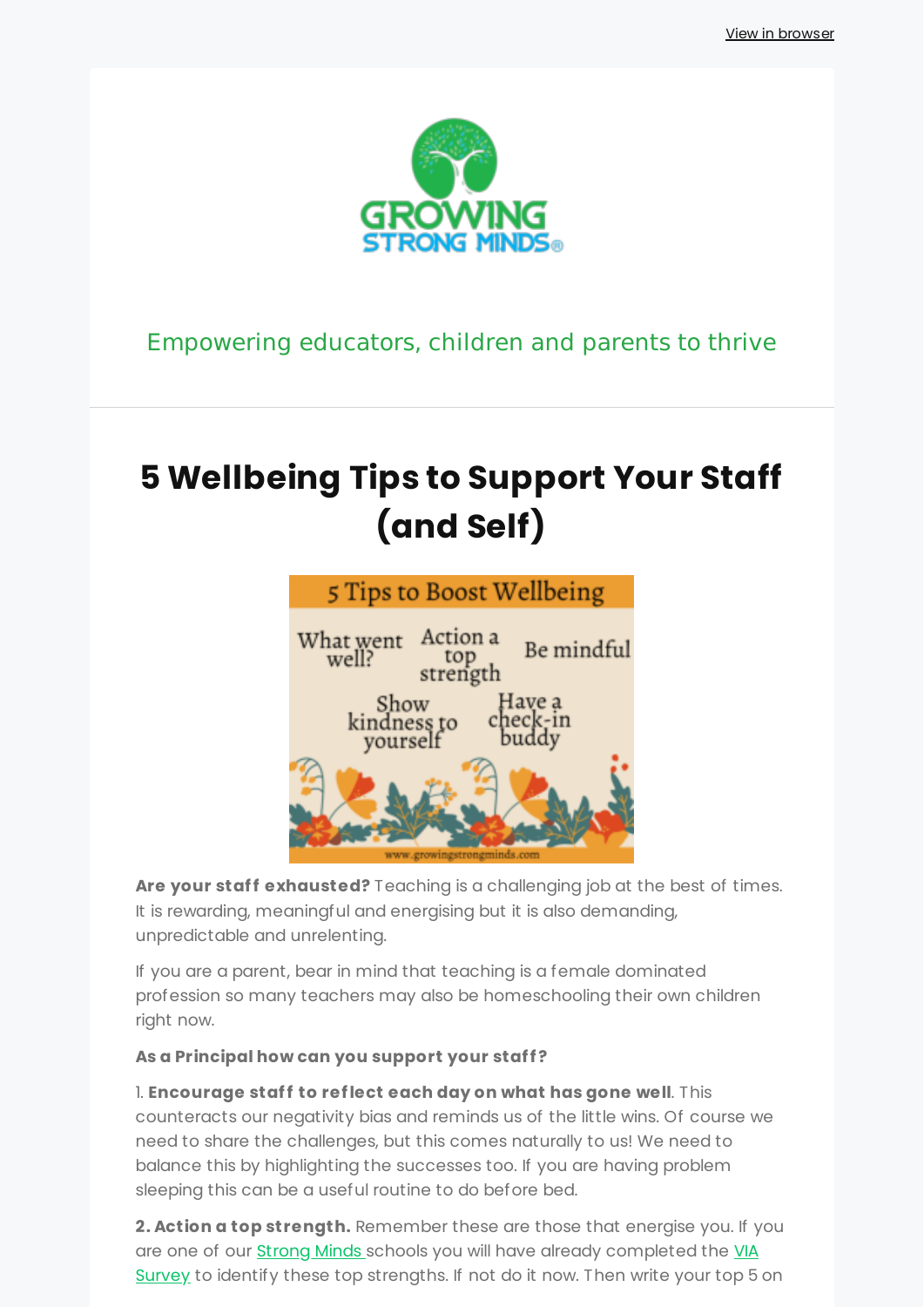this [poster](https://growingstrongminds.com/free-resources/signature-strength-poster/?&utm_source=newsletter&utm_medium=email&utm_campaign=september_newsletter_5_wellbeing_tips_to_support_your_staff&utm_term=2021-09-12) and display it prominently in your work space. Now choose one of these to use tomorrow in a different way. Check out these [suggestions.](https://www.viacharacter.org/topics/articles/tips-for-using-each-character-strength-in-a-new-way?&utm_source=newsletter&utm_medium=email&utm_campaign=september_newsletter_5_wellbeing_tips_to_support_your_staff&utm_term=2021-09-12)

**3.Incorportate mindf ulness into your daily lif e**. This calms the nervous system. It involves you doing an activity slowly with complete focus, engaging as many senses as possible. Try having a mindful cup of tea - feel the heat in your hand, smell the tea, taste it, notice the feeling in your mouth, the sound as you slowly sip it. Other activities you could complete mindfully include: doing the dishes, hanging out the washing, walking.

**4. Kindness to yourself .** Remember to treat yourself like you would a kind friend. During these difficult times lower your expectations of yourself. Reward yourself for small wins. Say helpful things to yourself, like 'One more week, you can do it!!'

**5. Check-in buddy** - Do you have a colleague you can buddy up with for support? At the end of each day you could text each other 3 wins you have had.

# **[Webinar Wednesday - How a Strength](https://www.eventbrite.com.au/e/explaining-strong-minds-a-strength-based-approach-tickets-165072362881?&utm_source=newsletter&utm_medium=email&utm_campaign=september_newsletter_5_wellbeing_tips_to_support_your_staff&utm_term=2021-09-12) Based Approach Builds Resilience**



Principals and Teachers this webinar is for you if you would like to see what Strong Minds would look like in your school.

Even if you have a wellbeing program in your school the science states that you also need a strength based approach.

Our last free Webinars for the term are on Wednesday 9:30am-10:00am and 1:30pm-2:00pm. Or you can [book one f](https://growingstrongminds.com/contact/?&utm_source=newsletter&utm_medium=email&utm_campaign=september_newsletter_5_wellbeing_tips_to_support_your_staff&utm_term=2021-09-12)or your school.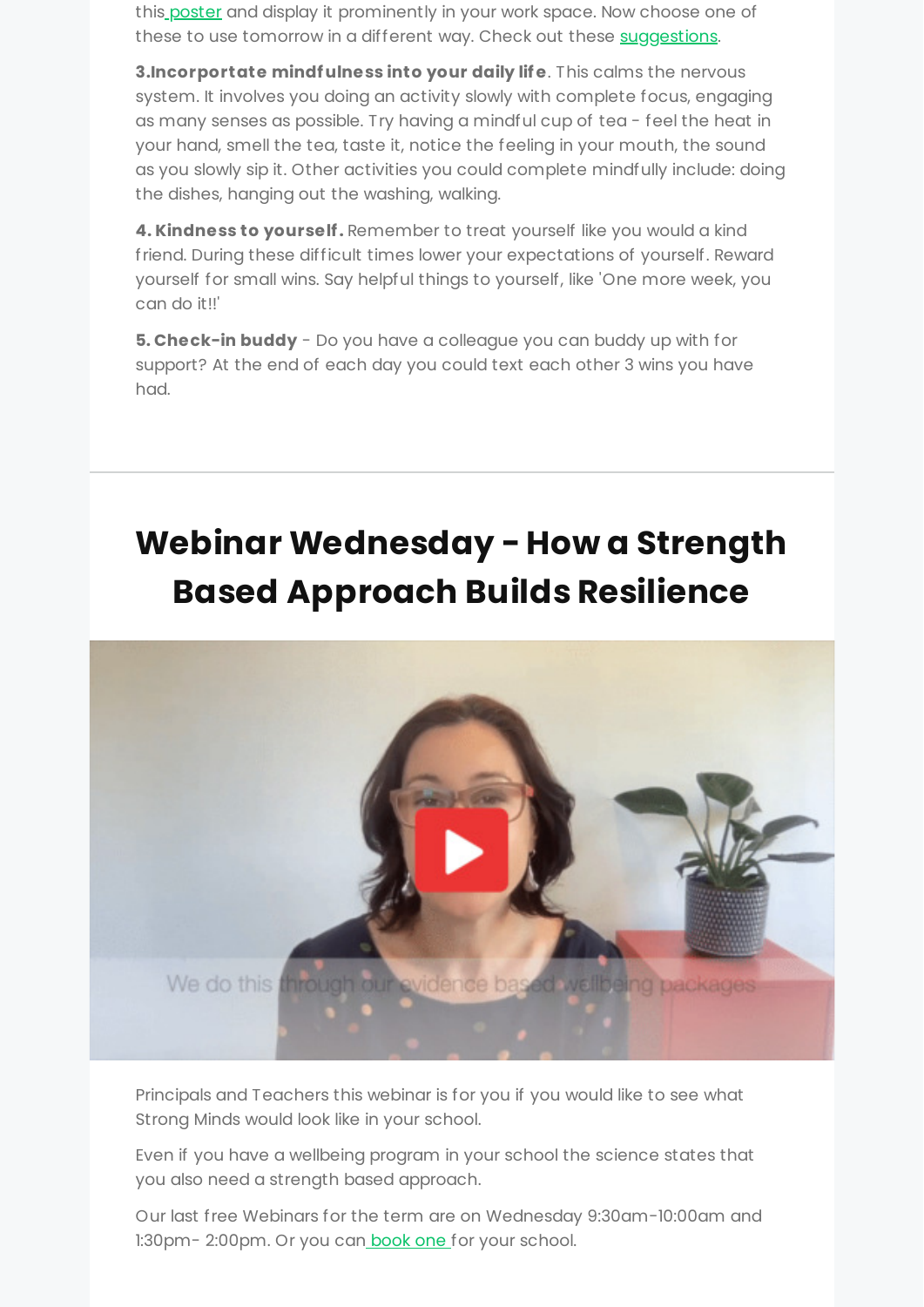## **Be You Program Directory**



#### **Alignment with Be You Domains**



Mentally Healthy Communities



Family Partnerships



Learning Resilience

Whilst Strong Minds has always been available on Be You it once again will now be included in the **[Programs Directory](https://beyou.edu.au/resources/programs-directory/s/strong-minds?&utm_source=newsletter&utm_medium=email&utm_campaign=september_newsletter_5_wellbeing_tips_to_support_your_staff&utm_term=2021-09-12)**. Strong Minds scored a 3/4 for implementation, demonstrating that it provides significant training and support for participants.

"**All programs listed on the Programs Directory have been through a rigorous assessment process designed in collaboration with experts at the Murdoch Children's Research Institute (MCRI) and the University of Melbourne.**" - Be You

## **Last Strong Minds Training for 2021, 13th October - BOOK NOW!**

Don't miss out on our final Strong Minds training for the year. When your school sends 2 staff to our Strong Minds workshop on the 13th October they are then able to train the rest of your team that term or in term 1. This provides staff time to 'Live It' ( minimum 1 term required) and **ENHANCES ST AFF WELLBEING**, prior to commencing with the students in 2022.

 Enhance staff and student wellbeing today with our **evidence based approach [Strong Minds.](https://growingstrongminds.com/strong-minds/?&utm_source=newsletter&utm_medium=email&utm_campaign=september_newsletter_5_wellbeing_tips_to_support_your_staff&utm_term=2021-09-12)**

**Limited numbers, don't miss out!**

[BOOK NOW](https://growingstrongminds.com/strong-minds-expert/workshop-booking-form/?&utm_source=newsletter&utm_medium=email&utm_campaign=september_newsletter_5_wellbeing_tips_to_support_your_staff&utm_term=2021-09-12)